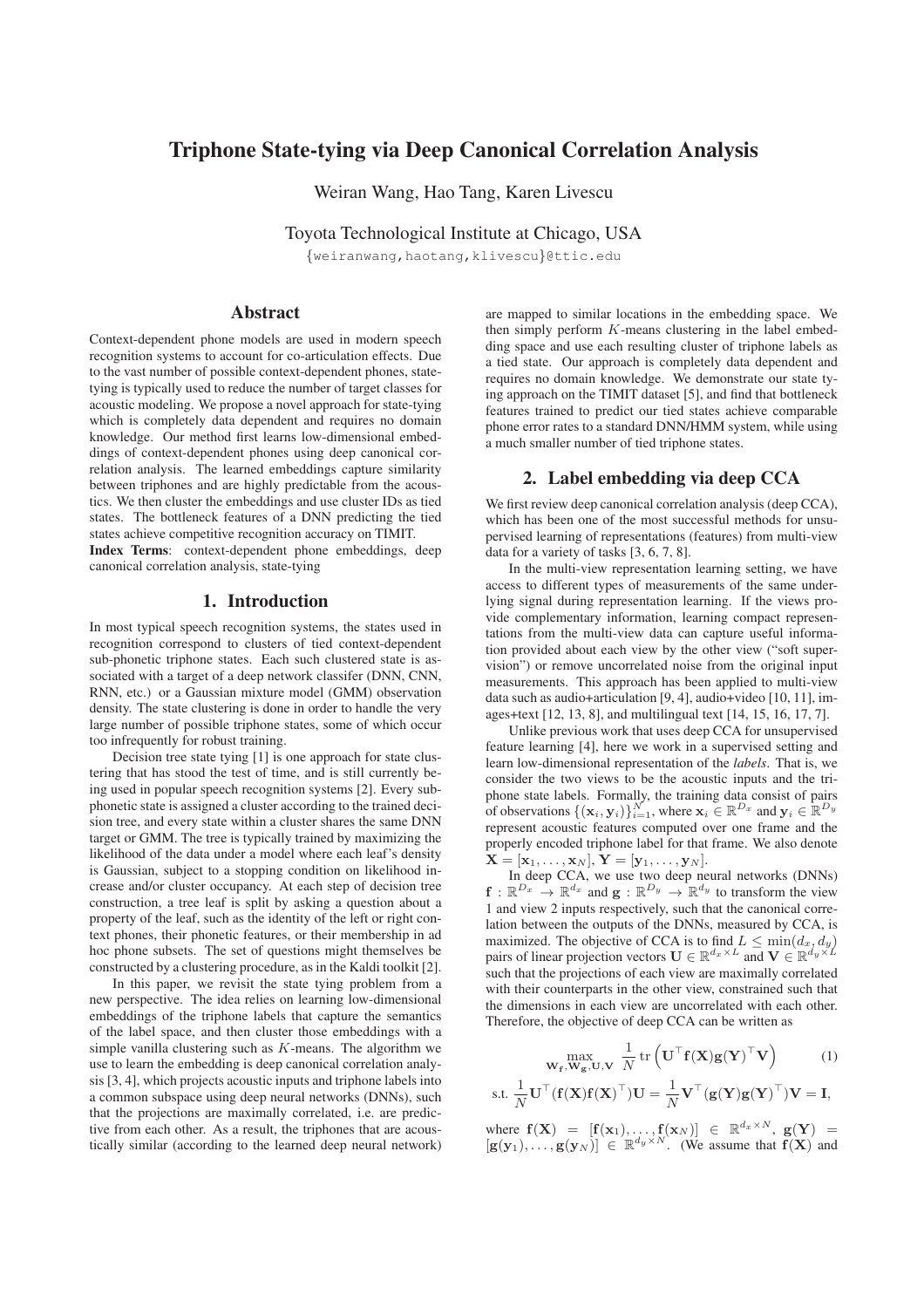

Figure 1: Schematic diagram of state tying with deep CCA-based label embeddings.

 $g(Y)$  are centered at the origin for notational simplicity; in practice, we perform a centering operation for computing the objective.) The parametric form of deep CCA makes it faster to train and test for data sets of reasonable size for speech tasks than the kernel extension of CCA [18]. The final CCA features (projections) are  $\tilde{f}(x) = U^{\top} f(x)$  for view 1 and  $\tilde{\mathbf{g}}(\mathbf{y}) = \mathbf{V}^\top \mathbf{g}(\mathbf{y})$  for view 2.

To get some intuition for this approach, note that the CCA objective is equivalent to a constrained regression problem. By switching max(·) with min –(·), and adding  $1/2$  times the constraints, we observe that (1) is equivalent to the following objective:

$$
\min_{\mathbf{U}, \mathbf{V}} \quad \frac{1}{2N} \sum_{i=1}^N \left\| \tilde{\mathbf{f}}(\mathbf{x}_i) - \tilde{\mathbf{g}}(\mathbf{y}_i) \right\|^2
$$
\ns.t. 
$$
\frac{1}{N} \sum_{i=1}^N \tilde{\mathbf{f}}(\mathbf{x}_i) \tilde{\mathbf{f}}(\mathbf{x}_i)^\top = \frac{1}{N} \sum_{i=1}^N \tilde{\mathbf{g}}(\mathbf{y}_i) \tilde{\mathbf{g}}(\mathbf{y}_i)^\top = \mathbf{I}.
$$

That is, CCA minimizes the distance between the projections of the two views, subject to the whitening constraints. This is our first motivation for learning triphone embeddings with deep CCA: The deep CCA objective ensures that the triphone embeddings are highly predictable from the acoustic inputs transformed by DNNs, while the constraints encourage each learned dimension to add new information. It has been validated empirically that the uncorrelatedness constraints are crucial to the good performance of CCA-based feature learning [6].

Another motivation is the successful application of CCAbased methods in the supervised learning setting in prior work. First, it is known that for multi-class classification problems where the two views are inputs and target labels, CCA is equivalent to linear discriminant analysis when the labels are encoded as one-hot vectors [19]. Second, for multi-label classification problems where the label for each input contains a subset of relevant classes, the CCA projections for labels can capture the label correlations [20]. For our application, the triphone labels have a clear structure: there are really 3 labels for each input frame, namely, the phone (state) for the current frame and the previous and next phones in the utterance. Therefore, learning triphone label embeddings with deep CCA should allow us to exploit the correlation between each phone and its context.

## 3. State tying

Figure 1 provides a schematic diagram of our approach to label embedding and state tying.

#### 3.1. Learning triphone embeddings

We learn the triphone embeddings on the TIMIT dataset [5], using the standard training set with the typical 61 phone labels.

For deep CCA, the acoustic view inputs are based on 13 dimensional mel-frequency cepstral coefficients (MFCCs) computed every 10ms over a 25ms window, along with their first and second derivatives, resulting in 39-dimensional frames. Per-utterance cepstral mean normalization (CMN) is performed when extracting MFCCs. To incorporate context information for the acoustics inputs, we further concatenate the MFCCs over a 15-frame window around each frame. No speaker information is used in our experiments.

The second view inputs for deep CCA are triphone labels obtained as follows. We first divide each phone segment in the manually labeled training data into three sub-segments, whose lengths are 30%/40%/30% of the original segment. We then assign a label of the form '<phone>-begin', or '<phone>middle', or '<phone>-end' to this frame. This gives  $61 \times 3 =$ 183 possible (central) labels for each frame, whose purpose is to mimic the 3 states used by typical ASR systems. (An alternative would be to use an alignment produced by a baseline system. Our approach avoids dependence on any particular system.) We then find for each frame its previous and next phone in the utterance. The final input to deep CCA for each frame is the combined 'previous label' (61 classes) + 'central label' (183 classes) + 'next label' (61 classes). We represent each component with a one-hot vector, so the second view inputs are 305 dimensional binary vectors where precisely 3 dimensions are 1.

This coding scheme has certain advantages over potential alternatives. First, there are 67554 unique triphone labels in the training set. Our 305-dimensional coding scheme is much more compact than a 67554-dimensional one-hot representation, with a correspondingly smaller number of parameters in the DNN g. Second, unlike a one-hot coding, our approach addresses the problem of unseen triphone labels; as long as all individual phones are seen in training, all possible triphones will have a parametrically defined embedding. Finally, in our structured coding scheme, each phone has different representations depending on its location in the triphone (previous phone, center state, or next phone). The final triphone embeddings are compositions of such location-dependent representations, which are sensitive to the different effects of the same phone in different roles.

Our view 1 network f has three hidden layers of 2048 Re-LUs each [22]. The view 2 network g's architecture (depth and hidden layer width) is tuned over a coarse grid; the bestperforming architecture has three hidden layers of 1024 ReLUs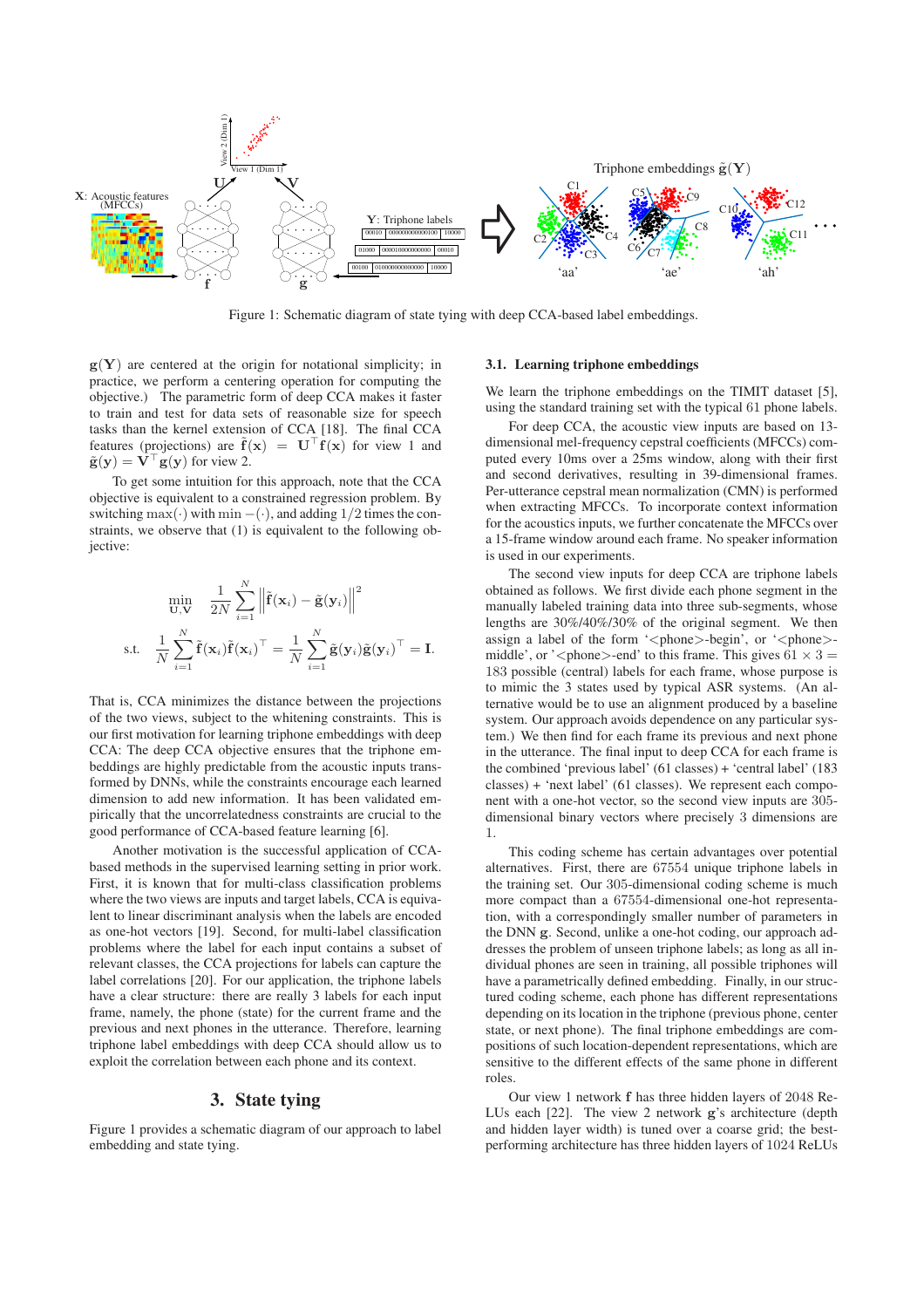'aa', # training frames=27566, # clusters=18



'ah', # training frames=20053, # clusters=13

'ae', # training frames=31003, # clusters=20



'ao', # training frames=22735, # clusters=15



't', # training frames=19145, # clusters=12



Figure 2: 2D t-SNE [21] visualization of triphone embeddings (subsampled to avoid clutter). Each color represents a cluster.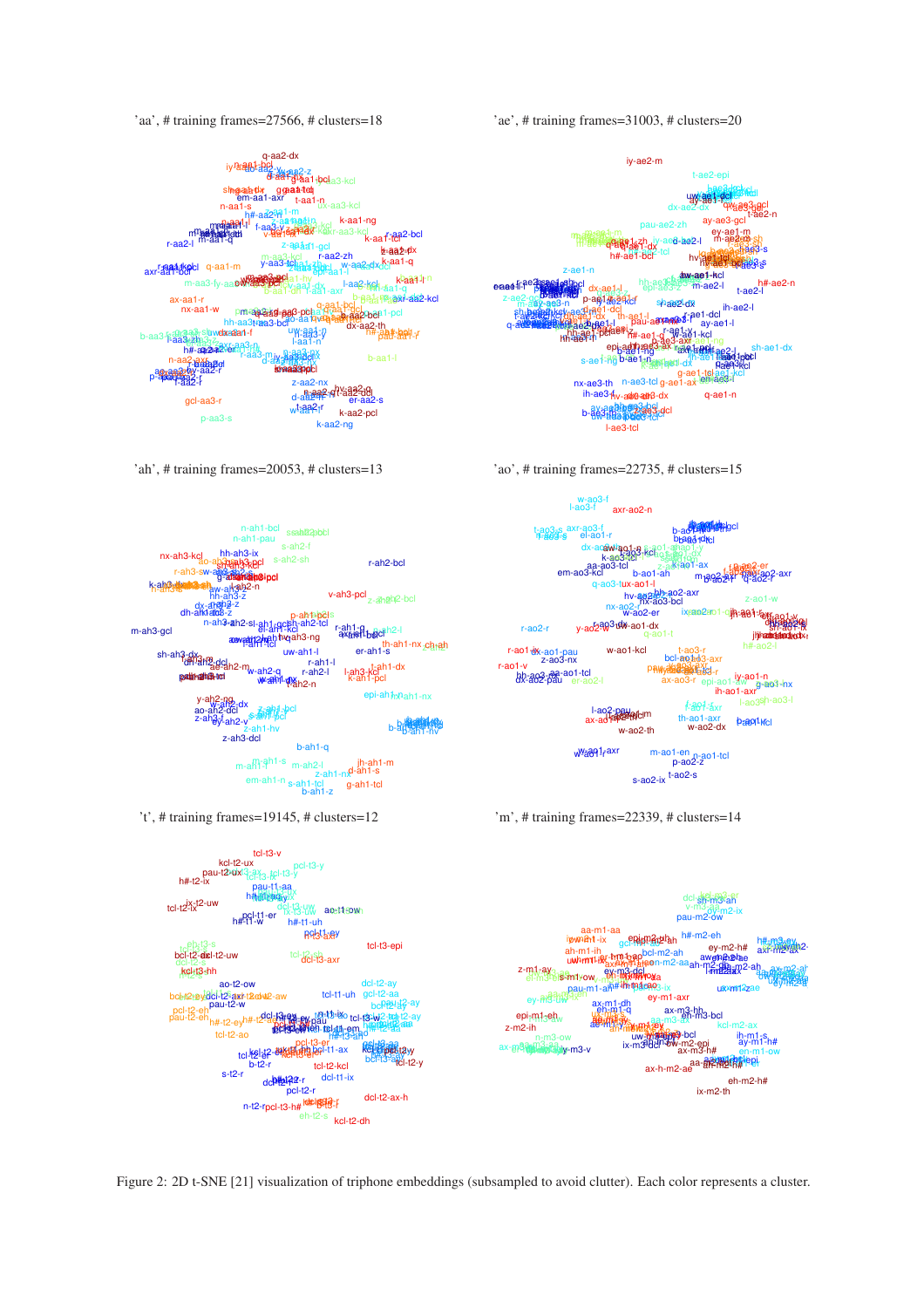Table 1: Test phone error rates (PER, %) obtained with MFCC inputs and with bottleneck features of DNNs predicting deep CCA tied states and decision tree tied states.

| <b>Features</b>                               | mono PER | tri1 PER | dnn PER |
|-----------------------------------------------|----------|----------|---------|
| MFCCs (2500 states)                           | 35.9     | 30.4     | 22.3    |
| Bottleneck, decision tree tying (2500 states) | 23.9     | 20.9     | 19.3    |
| Bottleneck, Deep CCA tying (735 states)       | 23.6     | 20.2     | 19.2    |

each. The output layer width for both networks, or the dimensionality of triphone embeddings, is tuned over {64, 128}; 128 tends to perform better and we use this dimensionally in all remaining experiments. Our tuning criterion is the recognition performance of a tandem system (described in Section 3.3) on the TIMIT held-out dev set. We use the stochastic training algorithm of deep CCA [4] with a minibatch size of 8000, learning rate of 0.01, and momentum of 0.99. Training typically converges fairly quickly, after roughly 10 epochs.

#### 3.2. Clustering

After training the deep CCA networks, we obtain a 128 dimensional embedding of all 67554 triphones. We now need to categorize the triphone states into a manageable number of groups, such that each group has sufficient training frames for acoustic modeling.

This is achieved by the following clustering process. For each of the 61 phones, we collect embeddings of triphones for which the phone appears as the 'central label'. Then we replicate each embedding as many times as the corresponding triphone appears in the training set; this ensures that the relative frequency of each triphone is taken into account during clustering. Finally, we perform  $K$ -means clustering on the replicated set of embeddings for each central phone. The triphones in each cluster therefore share the same central phone. This mimics the typical practice of learning separate clustering trees for each phone, but in principle it need not be the case. The number of clusters  $K$  is simply set to

$$
K \leftarrow \lceil \frac{\# \text{training frames with the same central phone}}{p} \rceil
$$

 $p$  is tuned over  $\{400, 800, 1000, 1600\}$ , resulting in a total number of clusters of 2786, 1434, 1156, and 735 respectively. In the recognition experiments below, we find that 1156 and 735 clustered states achieve the best performance.

Figure 2 provides 2D visualizations (via t-SNE [21]) of the label embeddings for triphones associated with two of the central phones, with colors indicating cluster identity. These visualizations demonstrate that the learned embeddings and clusters group the labels in intuitive ways, with contexts that we might expect (from linguistic considerations) to have similar effects typically being clustered together.

#### 3.3. Recognition

Here we use a simple protocol for evaluating the learned embeddings and state tying. We train a frame classifier DNN with a bottleneck layer to predict the tied states (clusterID) from the acoustic inputs, and then use the bottleneck features for recognition. The DNN has 3 hidden layers of 3000 ReLUs each, followed by a linear bottleneck layer of 128 units, and a final softmax output layer of 735 units. It has been shown that having a linear bottleneck prior to the softmax layer causes little degradation in classification and recognition performance [23, 24]. The DNN is trained with the cross-entropy objective using stochastic gradient descent, with a minibatch size of 256, an initial learning rate of 0.01 which is halved every time the dev set frame error rate increases, for a maximum of 30 epochs. Dropout training [25] with a rate of 0.5 is used at all ReLU hidden layers.

For comparison, we train a DNN of the same architecture to predict the triphone state alignments produced by a standard Kaldi [2] tri1 HMM-GMM system, which has 2500 leaves in the decision trees. Both sets of bottleneck features are further reduced to a lower dimensionality by PCA (with dimensionality tuned on the dev set) and fed to a modified Kaldi TIMIT recipe with the pipeline mono  $\rightarrow$  tril  $\rightarrow$  dnn, again not using any speaker information. These initial experiments were designed to allow quick tuning and experimentation, but many alternatives for experimental comparison are possible and are the subject of future work.

Phone error rates (PERs, %) obtained by both bottleneck features and MFCCs on the test set are reported in Table 1. We observe that both types of bottleneck features significantly outperform the MFCC features. While the two types of bottleneck features achieve about the same accuracy, our method uses a much smaller number of states.

#### 4. Conclusions

We have proposed a completely data-dependent approach for triphone state tying, based on low-dimensional triphone label embeddings learned by deep canonical correlation analysis. We have shown that our triphone clusters are suitable targets for acoustic modeling, and lead to competitive phone recognition performance while using a smaller number of clusters.

There are many directions for going beyond these initial experiments. To fully exploit the power of our state tying, we will use the tied states in a hybrid approach, i.e., instead of using the bottleneck features of DNN classifiers predicting the cluster ID, we could directly use the predicted posterior probabilities, together with suitable transition probabilities between the clusters or states, for decoding.

There are also many potential variants of the approach that can be explored. For example, any clustering can be applied instead of simple  $K$ -means. A hierarchical clustering may be appropriate, and may also hold independent interesting as a way of learning the structure in a speech data set. We can also consider different alternatives for the initial structured coding of the labels, such as including binary phonetic feature encodings of the central and context phones; this would bring back some of the flavor of typical decision tree questions, while being learned in a more discriminative way governed by the CCA objective.

Acknowledgements This research was supported by NSF grant IIS-1321015. The opinions expressed in this work are those of the authors and do not necessarily reflect the views of the funding agency. The Tesla K40 GPUs used for this research were donated by NVIDIA Corporation.